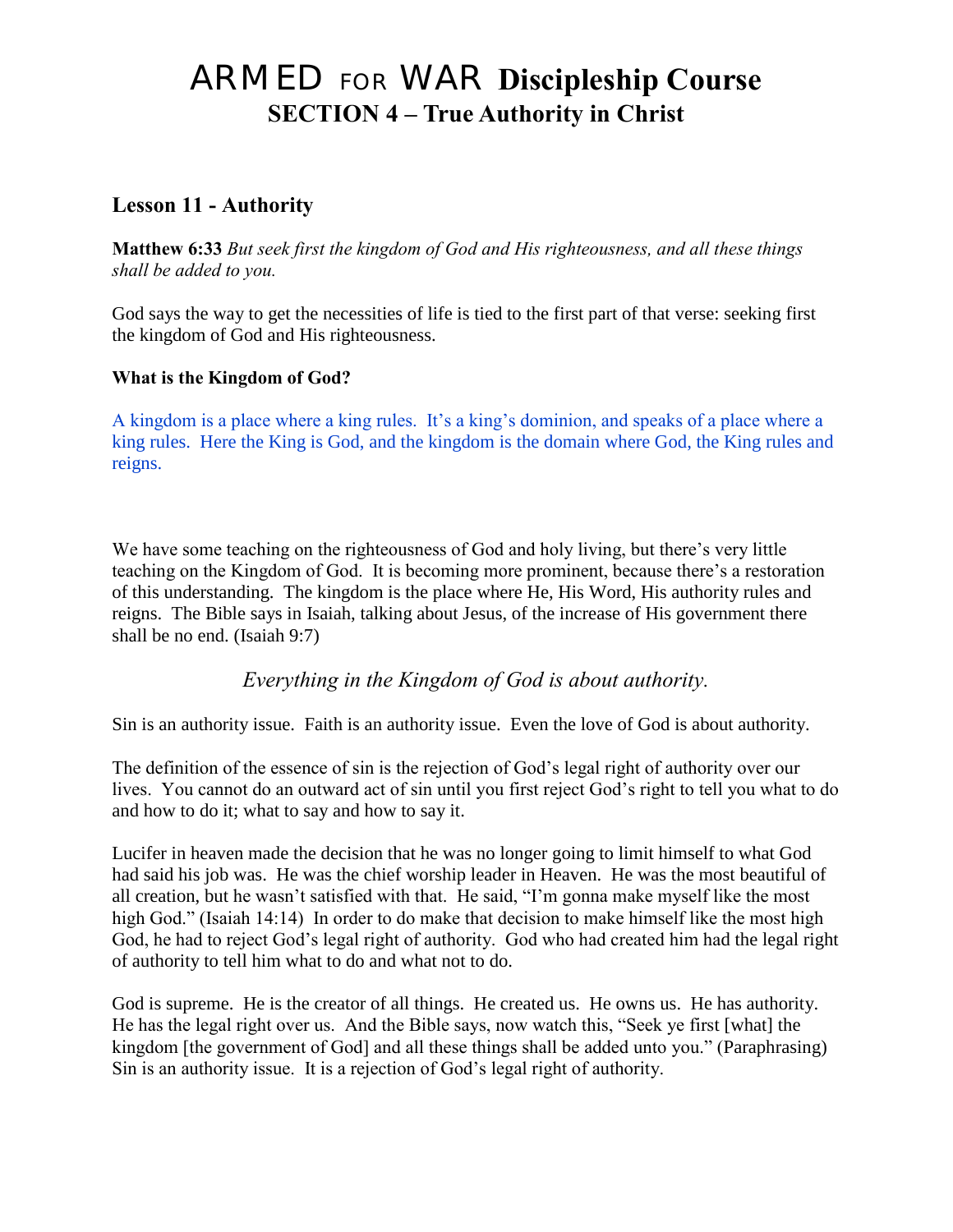## ARMED FOR WAR **Discipleship Course SECTION 4 – Lesson 11**

Repentance is also an authority issue. Repentance is to accept God's legal right of authority over our lives. It literally means to change your mind about sin. Change your mind about rejecting God's legal right of authority, and now accept God's legal right of authority.

**Matthew 8:5-10** *Now when Jesus had entered Capernaum, a centurion came to Him, pleading with Him, saying, "Lord, my servant is lying at home paralyzed, dreadfully tormented." And Jesus said to him, "I will come and heal him." The centurion answered and said, "Lord, I am not worthy that You should come under my roof. But only speak a word, and my servant will be healed. For I also am a man under authority, having soldiers under me. And I say to this one, "Go," and he goes; and to another, "Come," and he comes; and to my servant, "Do this," and he does it." When Jesus heard it, He marveled, and said to those who followed, "Assuredly, I say to you, I have not found such great faith, not even in Israel!*

All authority is imparted. All authority is given. The centurion was given authority by the Roman government and he understood that Jesus had been given authority from God. He understood that Jesus walked in such authority that He could simply speak the Word and his servant would be healed. And Jesus marveled at his faith.

John 20:21 So Jesus said to them again, "Peace to you! As the Father has sent Me, I also send you."

The Father sent Him with power and authority, so that when He spoke the Word, what He spoke came to pass. The centurion understood that Jesus had the legal right to speak the Word, and that sickness must obey His voice because He was a man under authority. And because Jesus was under authority, He had the legal right to exercise authority.

#### *You do not have, in any area of life, the right to legally exercise authority unless you are under authority.*

Do you know what we call a person in authority in a country that was never given that right, whether it was elected or whether it was through birth through the lineage of a king, but just went in and took over? We call them a dictator. We recognize them as an illegal oppressor, one who illegally took authority, one who took control of something that he was not rightfully given. He does not have legal right for his authority, he stole authority. That's what the devil was trying to do. He was trying to steal authority.

No one wants to come under the authority of anybody. Nobody wants anyone to rule over them. We don't want to be under authority. We all want to do our own thing. This is a disease that we see in the Church. People run around constantly doing their own thing. And they don"t recognize that you do not have the right to exercise authority unless you are under authority.

We've got to be very careful Church in the day that we live in because we've got a lot of people and Pastors of churches running around with an independent spirit. The Bible never says we are to be independent. The Bible says we are to be interdependent, mutually depend it says, one upon another. We are not independent from each other.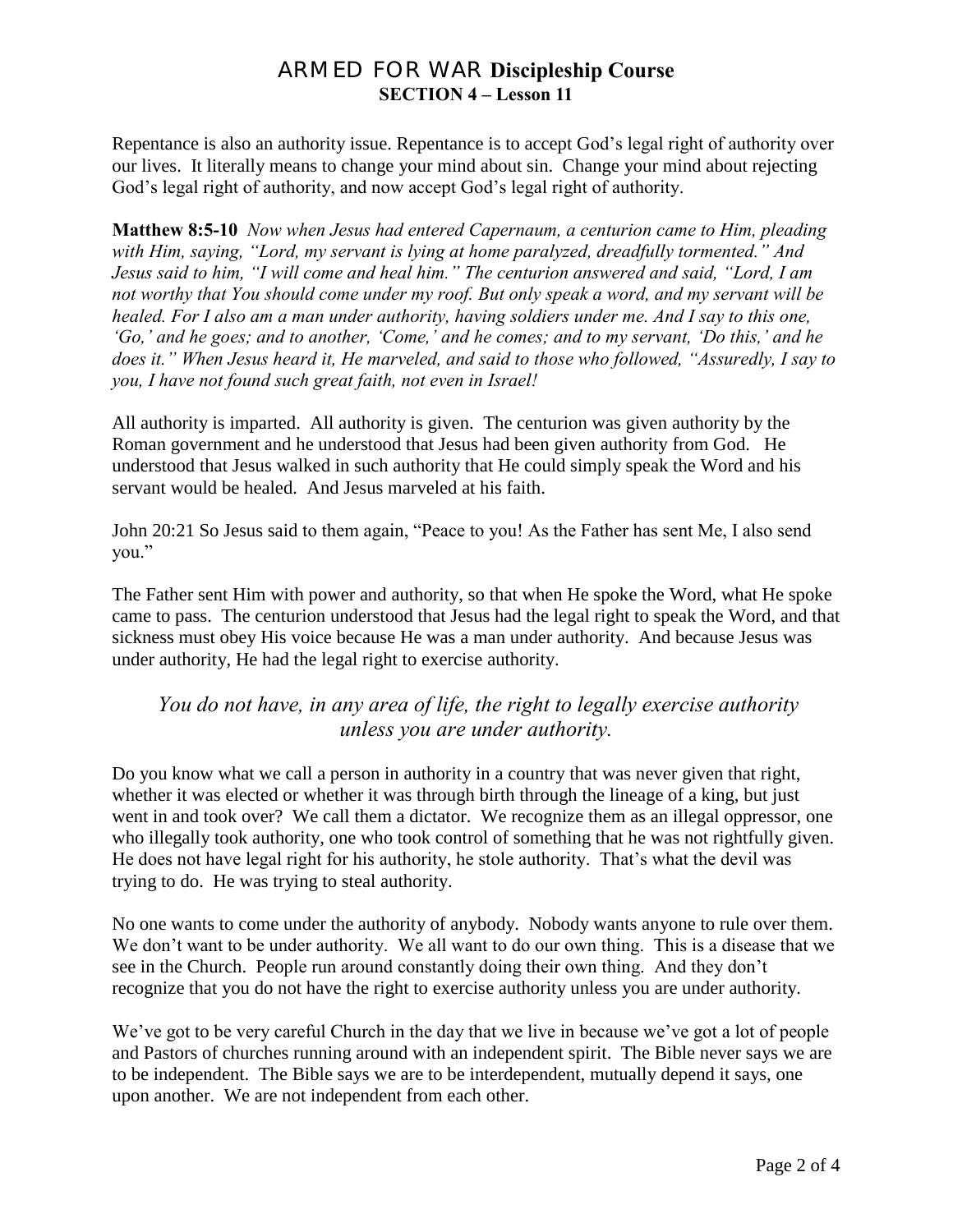## ARMED FOR WAR **Discipleship Course SECTION 4 – Lesson 11**

It's amazing that we've got so much teaching today on how you can get your things met... needs met. Usually based on giving and offering and yet Jesus says to seek His kingdom first. People want to be blessed but they don"t want to get under authority. The authority is not just God by Himself. It's never just you and God. Outside of the original twelve disciples, God in Scriptures never called anybody.

Jesus appeared to the Apostle Paul, but Jesus didn"t call him. He sent Annonias to prophesy to him what he was supposed to do. He sent somebody in His government. And then we see the Holy Spirit speaking to the leaders at Antioch to separate Barnabus and Saul for the work to which God had called them to. Then they gathered together and the elders laid hands on them and sent them. They were under authority.

We are not a law unto ourselves. God wants us to operate in supernatural heavenly authority, but we will never be able to operate under supernatural heavenly authority until we get under the authority of Heaven. Authority in our righteous living. Authority in our character where this Word takes precedence over everything. But also under the authority of the government of God. All authority is given, it is not taken. You can't just up and take authority unto yourself. But when we have authority, then we will be able to function in our call and giftings.

**Isaiah 54:17** *No weapon formed against you shall prosper, And every tongue which rises against you in judgment You shall condemn. This is the heritage of the servants of the LORD, And their righteousness is from Me," Says the LORD.*

The heritage of the servants of the LORD is the function of authority. The heritage of the servants of the LORD is to exercise power. The heritage of the servants of the LORD is to open their mouth and speak, and what they speak comes to pass.

#### **What does 'authority' mean?**

The Greek word for authority is "exusia" and it means the legal right to exercise power.

**Luke 10:19** *Behold, I give you the authority to trample on serpents and scorpions, and over all the power of the enemy, and nothing shall by any means hurt you.*

Jesus said to His disciples, "Behold, I give unto thee "exusia"." Now we"ve translated it into "power", but He said, "I give unto thee exusia…authority over all the power, the authority of the devil. I give you the legal right to exercise power." But hear what Jesus said, "I give to you the legal right to exercise power over all the power of the enemy." In context there…"and he shall by no means harm you."

Now I know there"s a lot of people running around believing we have all power over the devil but look at the context. Jesus was speaking of you having power over all the power of the enemy that would try to harm you.